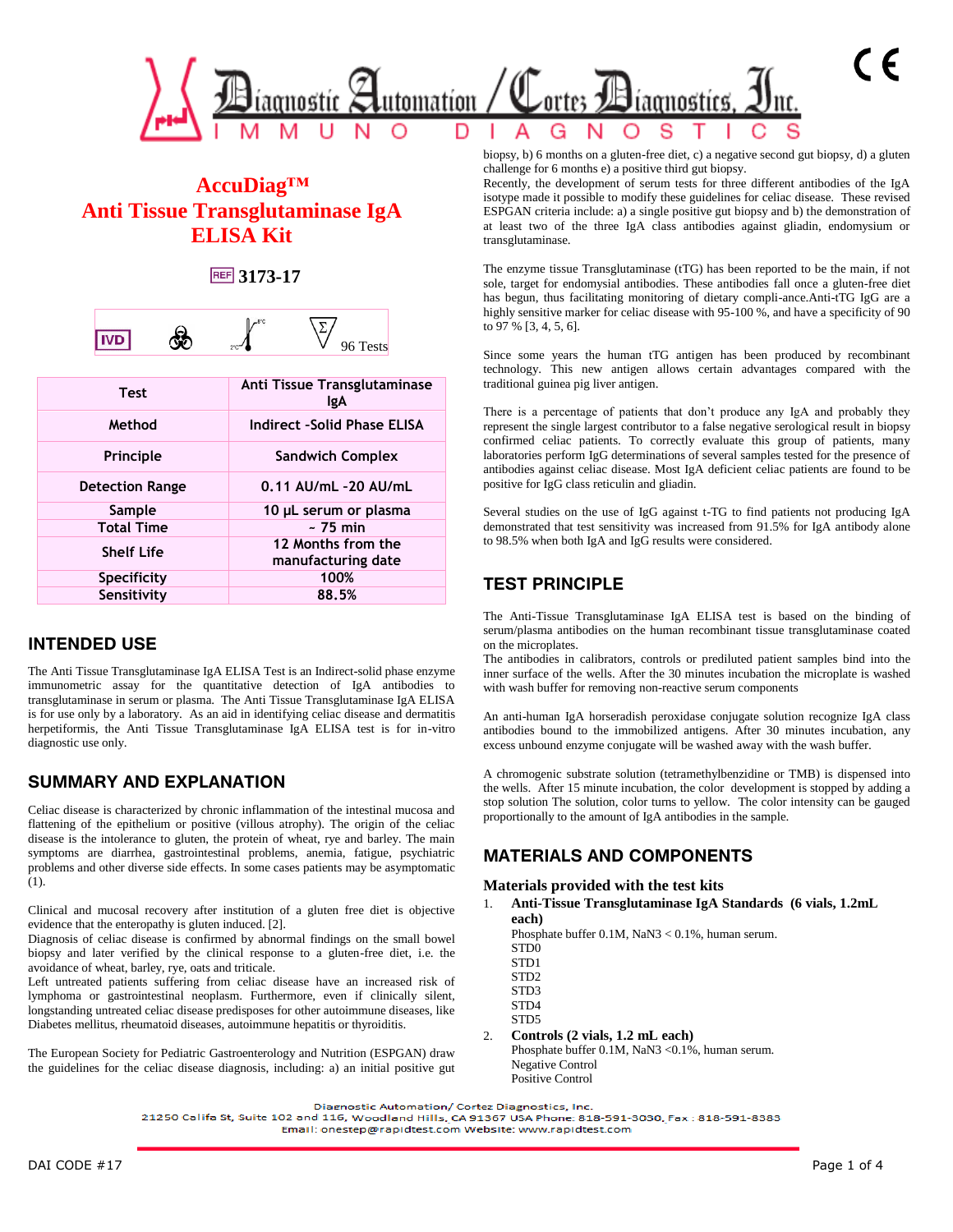

3. **Sample Diluent (1 vial, 100 mL )**  Phosphate buffer 0.1 M, NaN3 < 0.1%

4. **Conjugate (1 vial, 15 mL)** Anti h-IgA conjugated with peroxidase, BSA 0.1%, Proclin <0.0015%

- 5. **Coated Microplate**  (1 breakable microplate coated with human recombinant tissue transglutaminase)
- 6. **TMB Substrate (1 vial, 15 mL)** hydrogen peroxide -3,3',5,5' – tetramethylbenzidine 0.26 g/L,
- 7. **Stop Solution (1 vial, 15 mL)** Sulphuric acid 0.15M
- 8. **10X Conc. Wash Solution (1 vial, 50 mL)** Phosphate buffer 0.2M, PH 7.4

#### **Materials required but not provided**

1. Distilled water.

#### **Auxiliary materials and instrumentation**

- 1. Automatic dispenser.
- 2. Microplates reader (450 nm,620-630nm)

#### **Notes**

*Store all reagents between 2-8˚C in the dark. Open the bag of reagent 5 (Coated Microplate) only when it is at room temperature and close it immediately after use; once opened, it is stable until expiry date of the kit.*

# **ASSAY PROCEDURE**

#### **Preparation of the Standards (S0…S5)**

Since no international reference preparation for Anti-tissue Transglutamise antibodies is available, the assay system is calibrated in relative arbitrary units. The Standards are ready to use and have the following concentration:



Once opened, the Standards are stable 6 months at 2-8ºC.

#### **Preparation of the Sample**

Either human serum or plasma samples can be used for the test. **All serum and plasma samples have to be diluted 1:100 with sample diluent**; for example 10 μL of sample may be diluted with 990 μL sample diluent. Test samples should be clear. Contamination by lipemia is best avoided, but does not interfere with this assay. Specimens may be refrigerated at 2-8°C for up to five days or stored at -20°C up to six months. Avoid repetitive freezing and thawing of samples. This may result in variable loss of autoantibody activity. Testing of heat-inactivated sample is not recommended.

#### **Preparation of the Wash Solution**

Dilute the contents of each vial of the buffered wash solution concentrate (10x) with distilled water to a final volume of 500 mL prior to use. For smaller volumes respect the 1:10 dilution ratio. The diluted wash solution is stable for 30 days at 2-8°C.In the concentrated wash solution is possible to observe the presence of crystals; in this case mix at room temperature until complete dissolution of crystals; for greater accuracy dilute the whole content of the bottle of concentrated wash solution to 500 mL, taking care also to transfer completely the crystals, then mix until crystals are completely dissolved.

# **PROCEDURE**

- 1. **Allow all reagents to reach room temperature (22-28°C) for at least 30 minutes.**
- 2. Unused coated microwell strips should be released securely in the foil pouch containing desiccant and stored at 2-8°C**.**
- 3. To avoid potential microbial and/or chemical contamination, unused reagents should never be transferred into the original vials.
- 4. As it is necessary to perform the determination in duplicate in order to improve accuracy of the test results, prepare two wells for each point of the Standard curve  $(C_0-C_5)$ , two for each Control, two for each sample, one for Blank.

| Reagent               | <b>Standard</b> | Sample/<br>Control | <b>Blank</b> |
|-----------------------|-----------------|--------------------|--------------|
| Standard<br>$S_0-S_5$ | $100 \mu L$     |                    |              |
| Controls              |                 | $100 \mu L$        |              |
| <b>Diluted Sample</b> |                 | $100 \mu L$        |              |

Incubate 30 minutes at room temperature (22-28ºC).

Remove the contents from each well, the wells 3 times with 300 µL of diluted wash solution

**Important note:** during each washing step, gently shake the plate for 5 seconds and remove excess solution by tapping the inverted plate on an absorbent paper towel.

**Automatic Washer:** if you use automated equipment, wash the walls at least 5 times.

| Conjugate                                                                                                                                                                                                                          | $100 \mu L$                               | $100 \mu L$ |             |  |  |
|------------------------------------------------------------------------------------------------------------------------------------------------------------------------------------------------------------------------------------|-------------------------------------------|-------------|-------------|--|--|
| Incubate 30 minutes at room temperature $(22-28$ °C).<br>Remove the contents from each well, the wells 3 times with $300 \mu L$<br>of diluted wash solution.<br><b>Washing:</b> follow the same indications of the previous point. |                                           |             |             |  |  |
| <b>TMB</b> Substrate                                                                                                                                                                                                               | $100 \mu L$<br>$100 \mu L$<br>$100 \mu L$ |             |             |  |  |
| Incubate 15 minutes in the dark at room temperature $(22-28 \degree C)$                                                                                                                                                            |                                           |             |             |  |  |
| <b>Stop Solution</b>                                                                                                                                                                                                               | $100 \mu L$                               | $100 \mu L$ | $100 \mu L$ |  |  |

Shake the microplate gently.

Read the absorbance (E) at 450 nm against a reference wavelength of 620-630 nm or against Blank within 5 minutes.

### **RESULTS**

For the test Anti Tissue Transglutaminase IgA a 4-Parameter-Fit with Lin-Log coordinates for optical density and concentration is the data reduction method of choice. Smoothed-Spline Approximation and log-log coordinates are also suitable. However we recommend using a Lin-Log curve.

First calculate the averaged optical densities for each standard well. Use Lin-Log graph paper and plot the averaged optical density of each standard versus the concentration. Draw the best fitting curve approximating the path of all standard points. The standard points may also be connected with straight line segments. The concentration of unknowns may then be estimated from the standard curve by interpolation.

Diagnostic Automation/ Cortez Diagnostics, Inc.

21250 Califa St, Suite 102 and 116, Woodland Hills, CA 91367 USA Phone: 818-591-8030, Fax : 818-591-8383 Email: onestep@rapidtest.com Website: www.rapidtest.com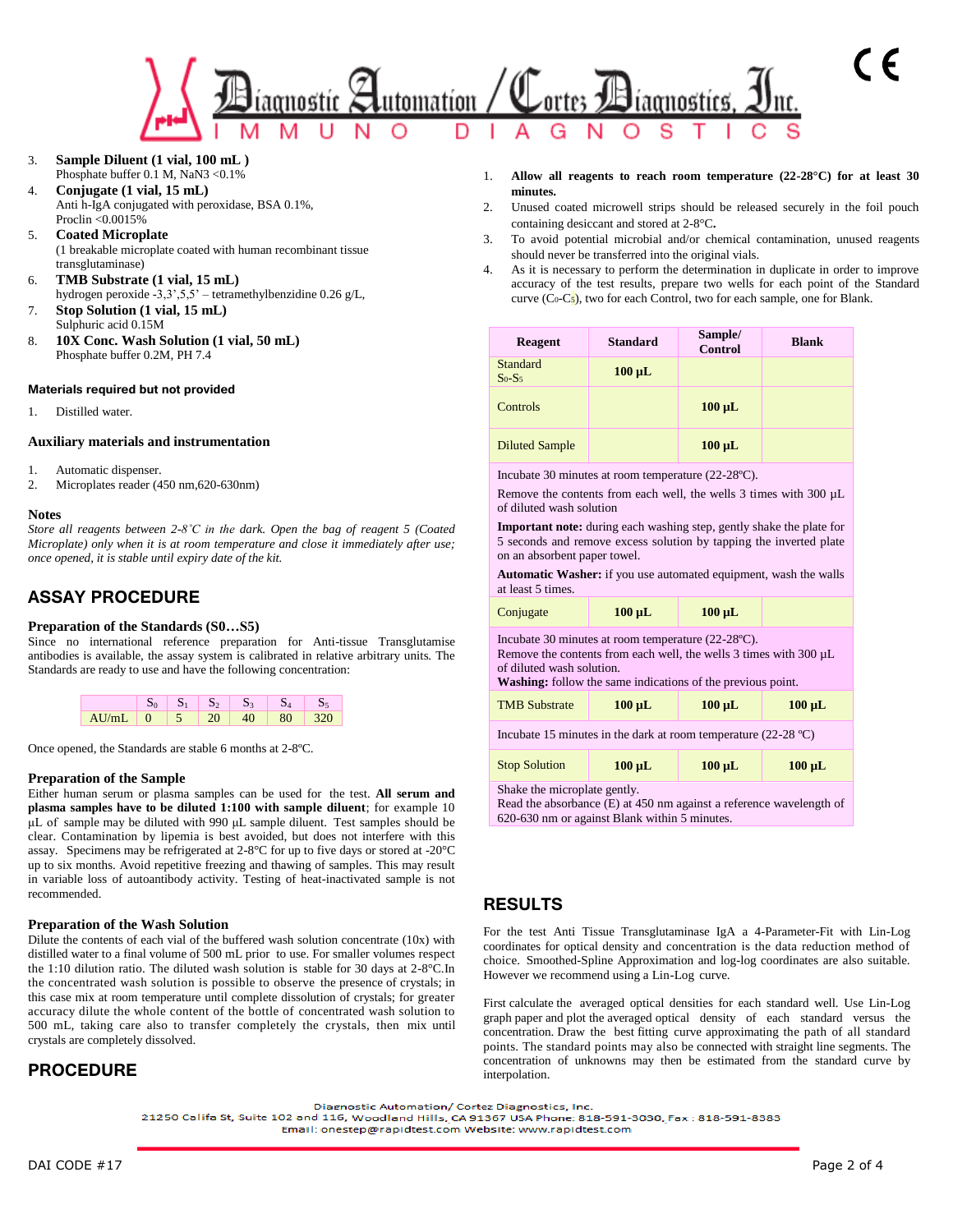

In a normal range study with serum samples from healthy blood donors the following ranges have been established with the Anti-tTG IgA tests:

| Anti Tissue Transglutaminase IgA (AU/mL) |  |  |  |
|------------------------------------------|--|--|--|
| $Cut$ -Off<br>20                         |  |  |  |

Please pay attention to the fact that the determination of a range of expected values for a "normal" population in a given method is dependent on many factors, such as specificity and sensitivity of the method used and type of population under investigation. Therefore, each laboratory should consider the range given by the Manufacturer as a general indication and produce their own range of expected values based on the indigenous population where the laboratory works.

Positive results should be verified concerning the entire clinical status of the patient. Also, every decision for therapy should be taken individually. It is recommended that each laboratory establishes its own normal and pathological ranges of serum AntitTG antibodies.

# **QUALITY CONTROL**

- The Positive and Negative Control should be run with every batch of samples to ensure that all reagents and procedures perform properly.
- 2. Because Positive and Negative Control are prediluted, they do not control for procedural methods associated with dilution of specimens.
- 3. Additional suitable control sera may be prepared by aliquoting pooled human serum specimens and storing at < - 20ºC.
- 4. In order for the test results to be considered valid, all of the criteria listed below must be met. If any of these are not met, the test should be considered invalid and the assay repeated:
- The absorbance of the prediluted h-tTG IgA Positive must be greater than the absorbance of the prediluted Negative Control.
- The negative and Positive Control are intended to monitor for substantial reagent failure and they will not ensure precision at this assay cut-off.
- This test is only valid if the optical density at 450 nm for Positive Control and Negative Control as well as for the Standard S0-S5 complies with the respective range indicated on the Quality Control Certificate enclosed to each test kit: If any of these criteria is not met, the results are invalid and the test should be repeated.

# **PERFORMANCE CHARACTERISTICS**

#### **Precision and reproducibility**

Precision and reproducibility are evaluated by eight reply of two positive samples by two different runs with two different lots.

Dispensing and washing operations were performed manually by an operator. The results in terms of Standard deviation and coefficient of variation were below:

| Sample     |           |                 |           |                 |
|------------|-----------|-----------------|-----------|-----------------|
|            | <b>SD</b> | CV <sub>0</sub> | <b>SD</b> | CV <sub>0</sub> |
| Intra-test | 5.79      | 4.6             | 12.11     | 6.0             |
| Inter-test | በ 72      | 7.6             | 15.92     | 11.1            |

#### **Specificity**

Comparison test against a commercial reference kit, performed on 40 sera (23 of them positive sera and 17 negative sera) showed 100.0% specificity.

#### **Sensitivity**

Comparison test against a commercial reference kit, performed on 40 sera (23 of them positive sera and 17 negative sera) showed a 88.5% sensitivity.

#### **Detection Limit**

The lowest concentration of anti-tTG IgA that can be distinguished from Standard zero is 0.11 AU/mL with a confidence limit of 95%.

#### **WASTE MANAGEMENT**

Reagents must be disposed off in accordance with local regulations.

# **LIMITATIONS OF PROCEDURE**

- The presence of immune complexes or other immunoglobulin aggregates in the patient sample may cause an increased level of non-specific binding and produce false positives in this assay.
- 2. A negative h-tTG IgA result in an untreated patient does not rule out glutensensitive enteropathy. This finding can often be explained by selective IgA deficiency, a relatively frequent finding in celiac disease.

# **PRECAUTION**

- 1. This kit is intended for in vitro use by professional persons only. Not for internal or external use in Humans or Animals.
- 2. Use appropriate personal protective equipment while working with the reagents provided.
- 3. Follow Good Laboratory Practice (GLP) for handling blood products.
- 4. All human source material used in the preparation of the reagents has been tested and found negative for antibody to HIV 1 & 2, HbsAg, and HCV. No test method however can offer complete assurance that HIV, HBV, HCV or other infectious agents are absent. Therefore, Standards and Controls should be handled in the same manner as potentially infectious material.
- 5. Material of animal origin used in the preparation of the kit has been obtained from animals certified as healthy and the bovine protein has been obtained from countries not infected by BSE, but these materials should be handled as potentially infectious.
- 6. Some reagents contain small amounts of Sodium Azide (NaN3) or Proclin 300R as preservatives. Avoid the contact with skin or mucosa.
- 7. Sodium Azide may be toxic if ingested or absorbed through the skin or eyes; moreover, it may react with lead or copper plumbing to form potentially explosive metal azides. If you use a sink to remove the reagents, allow scroll through large amounts of water to prevent azide build-up.
- 8. The TMB Substrate contains an irritant, which may be harmful if inhaled, ingested or absorbed through the skin. To prevent injury, avoid inhalation, ingestion or contact with skin and eyes.
- 9. The Stop Solution consists of a diluted sulphuric acid solution. Sulphuric acid is poisonous and corrosive and can be toxic if ingested. To prevent chemical burns, avoid contact with skin and eyes.
- 10. Avoid the exposure of reagent TMB/H2O2 to directed sunlight, metals or oxidants. Do not freeze the solution.
- 11. Please adhere strictly to the sequence of pipetting steps provided in this protocol. The performance data represented here were obtained using specific reagents listed in this Instruction For Use.
- 12. All reagents should be stored refrigerated at 2-8 ºC in their original container. Any exceptions are clearly indicated. The reagents are stable until the expiry date when stored and handled as indicated.
- 13. Allow all kit components and specimens to reach room temperature (22-28 ºC) and mix well prior to use.
- 14. Do not interchange kit components from different lots. The expiry date printed on box and vials labels must be observed. Do not use any kit component beyond their expiry date.

Diagnostic Automation/ Cortez Diagnostics, Inc.

21250 Califa St, Suite 102 and 116, Woodland Hills, CA 91367 USA Phone: 818-591-3030, Fax: 818-591-8383 Email: onestep@rapidtest.com Website: www.rapidtest.com